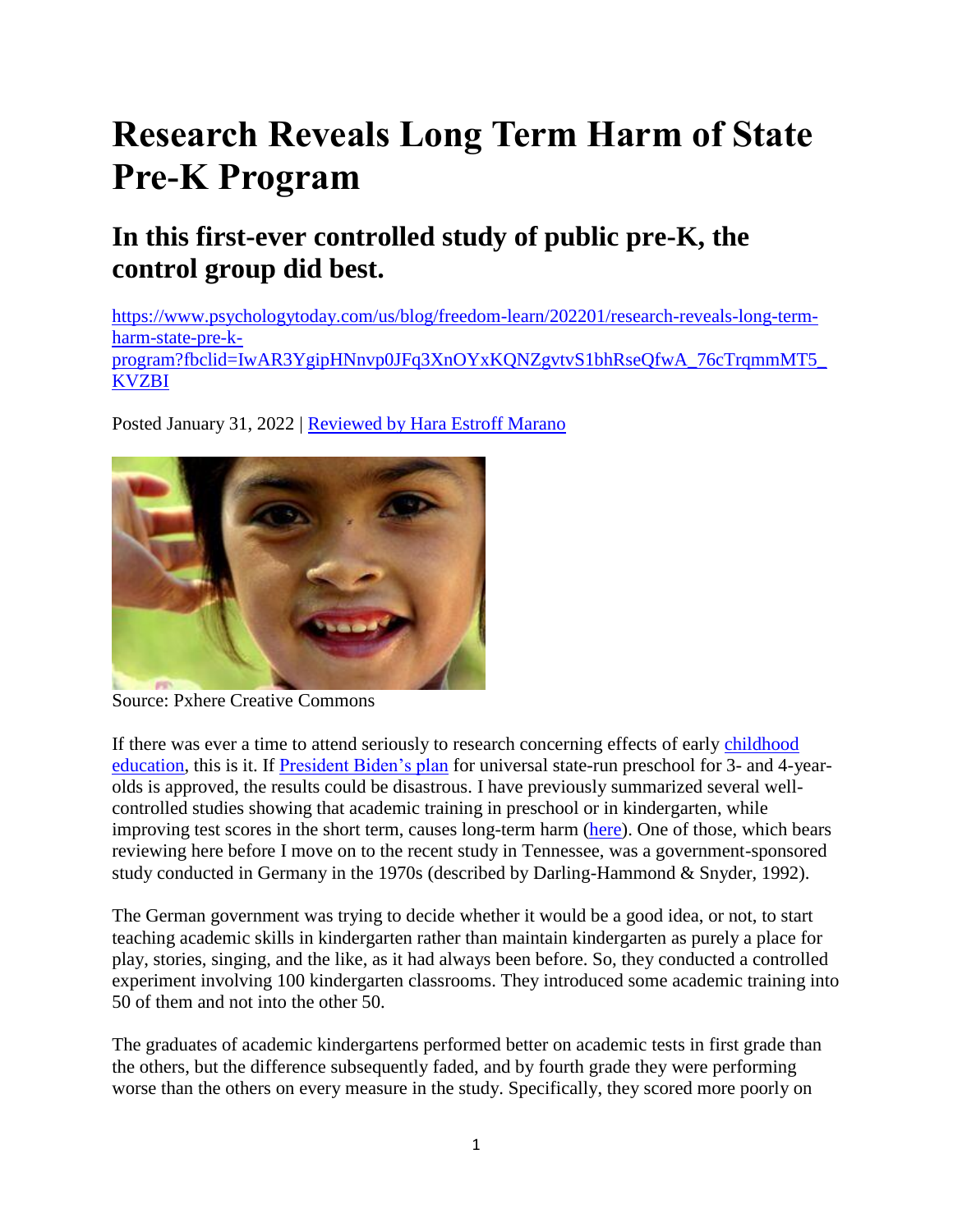tests of reading and arithmetic and were less well-adjusted socially and emotionally than the controls.

The Germans, unlike we Americans, paid [attention](https://www.psychologytoday.com/us/basics/attention) to the science. They followed the data and abandoned plans for academic training in kindergarten. They have stuck with that decision ever since. For one parent's comparison of German kindergartens to US kindergartens, see [here.](https://www.parentmap.com/article/kindergarten-america-germany) Today we have much more evidence of long-term harm of early academic training than the Germans had in the 1970s, yet we persist in such training in almost every public kindergarten in the country. Worse, we now even teach academics in many if not most preschools! As a people, we are pretty good at putting our heads in the sand to avoid looking at data that run counter to our prejudices.

Now I turn to newly reported findings from the first well-controlled long-term study that has ever been conducted of a state-wide publicly supported preschool program in the United States the Tennessee Pre-K Program (Durkin et al., 2022). If this study doesn't put the nail in the coffin of academic training to little children, it's hard to imagine what will.

### **Description of the Tennessee Pre-K Program**

The purpose of the program was to provide free, "high quality" preschool for children whose family income was below the poverty level. Great effort went into designing the program. Unlike in many other pre-K programs, the teachers would all have at least a bachelor's degree plus early childhood certification and would be paid on a par with elementary school teachers and have the same benefits. The National Institute for Early Education Research (NIEER) evaluated the curriculum early on and judged it to be among the best.

Based on the [prejudice](https://www.psychologytoday.com/us/basics/bias) that early academic training would give the children a boost for their subsequent schooling, the program was heavy on academics. The researchers who studied it describe it as follows (Durkin et al., 2022): "The program provides a minimum of 5.5 hours of instructional time per day, five days per week. Classes have a maximum of 20 students and are taught by state-licensed teachers using one of 22 curricula approved by the Tennessee Department of Education." (I can't help but insert here that this may have looked good to the NIEER, but to me it looks like torture. *Five and a half hours of instruction per day for 4-yearolds!* I hope the term "instructional time" is being used here loosely and does not mean, literally, that instruction was occurring all that time.)

## **How Researchers at Vanderbilt University Studied the Program**

The long-term study of the program was conducted by researchers at Vanderbilt University, including Kelley Durkin, Mark Lipsey, Dale Farran, and Sarah Wiesen, who were all authors of the recent report. For purposes of the study, they focused only on those preschool centers where more families who met the poverty criterion wanted to enroll their child than could be accommodated. In those areas, a random procedure was used to determine which children could enroll and which could not. Those who, by what was essentially a flip of the coin, could not enroll constituted the control group. So, this was a randomized controlled experiment—the queen of methodologies.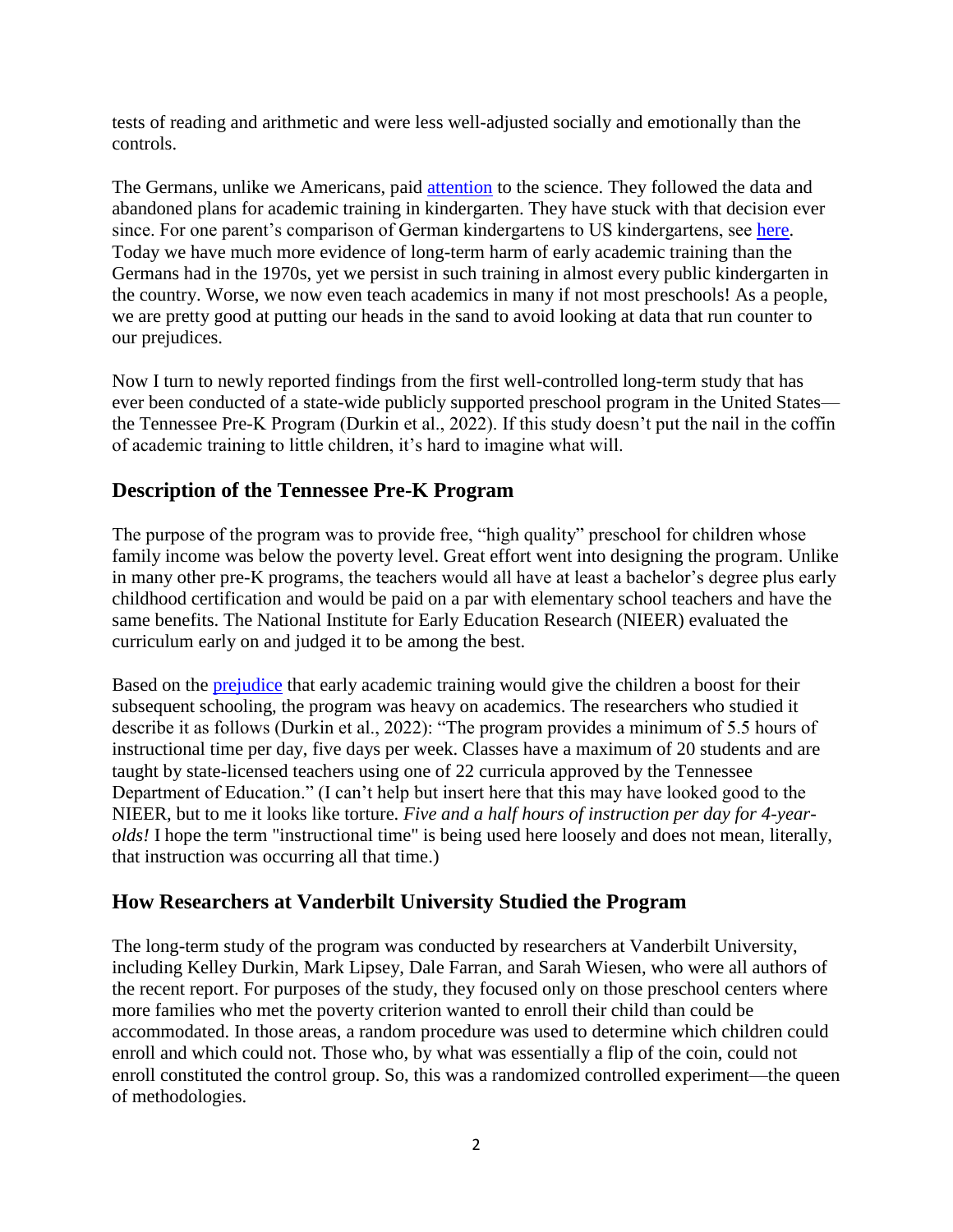All the children in the study had to be 4 years old by September 30 of the preschool year. In addition, to be part of the experimental group, those chosen for the program had to follow up by enrolling and then going on to a public elementary school in Tennessee. In all, nearly 3,000 children met these criteria and provided the samples used for data analysis. The procedure was a bit more complicated than I am describing here, but what I want to emphasize is that this is a very well-controlled study of large samples of children. The data for the study came from assessments made at various times in the children's school [career,](https://www.psychologytoday.com/us/basics/career) from kindergarten through sixth grade.

### **What the Researchers Found: Pre-K Worsened Academic Performance and Comportment in Later Grades**

The results from following the children through third grade were reported in a previous article (Lipsey et al, 2018), which I summarized in a [previous post.](https://www.psychologytoday.com/us/blog/freedom-learn/202002/head-start-s-value-lies-in-care-not-academic-training) In brief, the Pre-K group performed better than the control group on all academic measures at the beginning of kindergarten, but the control group soon caught up and, by third grade, the control group performed better on all academic measures than the pre-K group. Moreover, by third grade those in the pre-K group were significantly more likely to have been diagnosed with a learning disorder and had a higher rate of school rule violations than those in the control group.

The new report reveals that the advantages to the control group were even greater in sixth grade than in third grade. Here is a **summary of the sixth-grade findings**:

• On all the **achievement tests**—which were in reading, math, and science—the control group scored higher than the pre-K group. The differences in means were small to moderate in size, but in every case the advantage to the control group was highly significant statistically and the differences were all larger in sixth grade than they had been in third grade.

• By 6th grade, 14.6% of the children in the pre-K group, compared to 8.4% in the control group, had been diagnosed as having a **learning disorder** sufficient to require an IEP (Individualized Education Program). Stated differently, those in the pre-K group were 74% more likely to have been diagnosed with a learning disorder than those in the control group. (Parenthetically, I note that the researchers also used a different way of analyzing the results, in which the observed percentages were weighted to account for differences in the demographic profiles of those in the experiment and those in the full state-wide program. When this was done, the difference was even greater: The pre-K graduates were a bit more than twice as likely to have been diagnosed as learning disordered compared to the controls.)

• By 6th grade, 27.3% of the pre-K group, compared to 18.5% of the controls, had a record of at least one school **rule violation**. Moreover, 16.1% of the pre-K group, compared to 10.9% of controls, had a record of at least one **major offense** (such as fighting or bringing a weapon to school). Stated differently, by both indices, those in the pre-K group were 48% more likely to have committed a behavioral offense at school than those in the control group.

## **What Could Explain the Harmful Effects of the Pre-K Program?**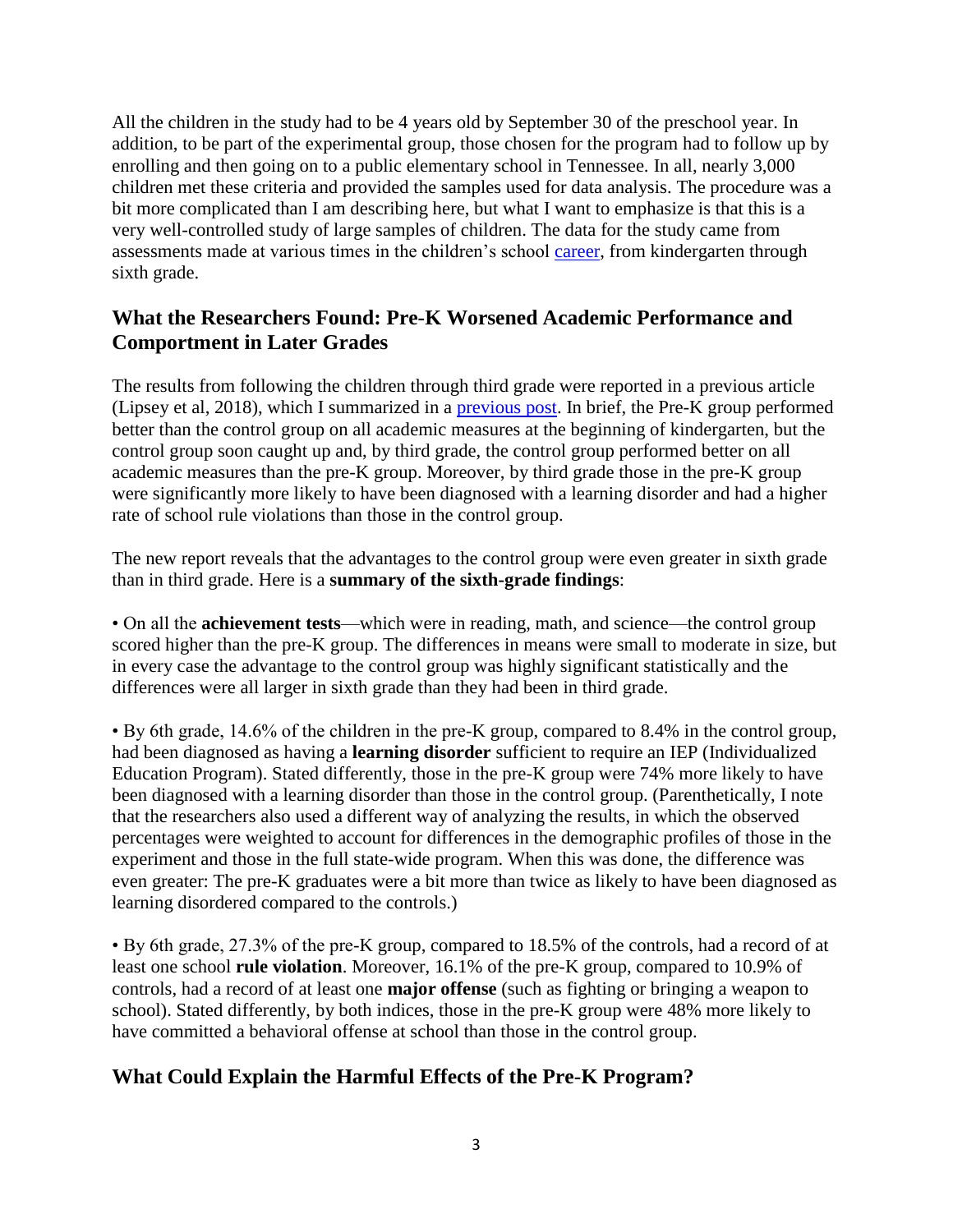So, the major findings of the study are that this expensive, carefully planned pre-K program caused, by 6th grade, reduced performance on all academic achievement tests, a sharp increase in learning disorders, and much more rule violation and behavioral offenses than occurred in the control group.

It is worth noting that, according to the best estimates available to the researchers, 63% of those in the control group were cared for just at home prior to kindergarten, 13% attended Head Start, 16% enrolled in a private childcare center, 5% had a combination of Head Start and private childcare, and 3% were unaccounted for. It would be interesting to know how those cared for just at home compared to those in Head Start and private daycare in the outcome measures, but those data are not available. Remember, these were all families living below the poverty line, the very families that, according to common prejudices, are least equipped to provide a good learning environment for children.

The most striking finding in the study, to me, is the large increase in diagnosed learning disorders in the pre-K group. It seems possible that this increase is the central finding, though the authors of the report don't make that claim. Previously I've discussed evidence that learning disorders can be produced by early academic pressure [\(here\)](https://www.psychologytoday.com/us/blog/freedom-learn/202103/forced-schooling-anxiety-and-learning-disorders) and evidence that being labeled with a learning disorder can, through various means, become a self-fulfilling prophesy and result in poorer academic performance than would have occurred without the diagnosis [\(here\)](https://www.psychologytoday.com/us/blog/freedom-learn/202103/specific-learning-disorder-the-case-against-labeling). It would be interesting to know if the deficit in achievement test scores was entirely the result of poor performance by those diagnosed with a learning disorder.

A related possibility is that the early academic training resulted in shallow learning of the skills, sufficient to pass the pre-K and kindergarten tests but which interfered with subsequent deeper learning (an idea I discussed [here\)](https://www.psychologytoday.com/us/blog/freedom-learn/201506/how-early-academic-training-retards-intellectual-development). That could account for the finding that the deficit produced by pre-K grew over the years. As years go on, success on tests may depend increasingly on real understanding, so anything that blocks such understanding might show up more in later grades than earlier ones.

Another possibility is that the pre-K academic grind and pressure caused children to develop a hatred and rebellious attitude toward school. This might account for the increased rule-breaking and offensive behavior of the pre-K group as they went through elementary school. The same rebelliousness might also have caused the children to take their lessons less seriously, which could, over the years, result in an ever-greater gap between them and the controls in test scores.

Still another possibility is that the deficit shown by the pre-K group was caused not so much by what was done in pre-K as by what did not happen there. Four-year-olds need lots of time to play, create, socialize, take initiative, figure things out on their own, and learn to manage themselves. The time spent in academic training is time that they cannot spend on learning the much more important skills that come from self-directed activities. Perhaps the pre-K children were less prepared for school, especially the later grades of school, because they had not had the usual opportunities to learn how to manage themselves before starting school. This suggestion is consistent with previous research showing better long-term outcomes for play-based preschools and kindergartens than for those that have an academic component [\(here\)](https://www.psychologytoday.com/us/blog/freedom-learn/201505/early-academic-training-produces-long-term-harm).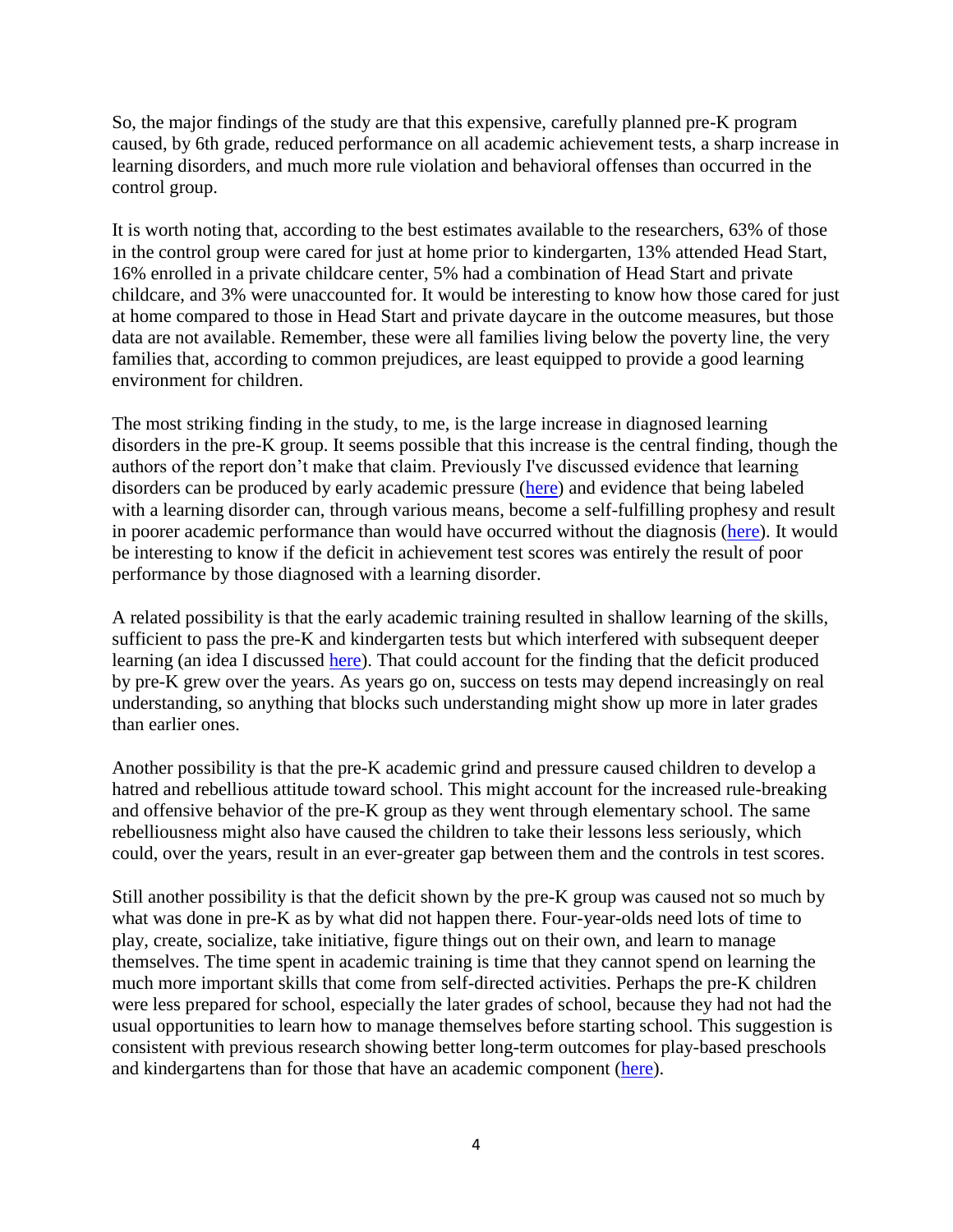I suspect that all these hypotheses have some validity. I'm curious to know what your guesses might be about the cause or causes of the long-term harm of pre-K. Regardless of the mechanism, it is now abundantly clear that we should stop even thinking about teaching academics to tots. We should finally make the decision that the Germans made half a century ago and stop formal academic training for children below age 6.

Some children, on their own, become skilled at reading or with numbers well before 6, but that's because it was their own decision to do so and they did so largely through their own efforts [\(here\)](https://www.psychologytoday.com/us/blog/freedom-learn/201311/the-reading-wars-why-natural-learning-fails-in-classrooms). There is a huge difference between self-chosen learning and that which is forced.

----------

*And now, what do you think about this? … This blog is, in part, a forum for discussion. Your questions, thoughts, stories, and opinions are treated respectfully by me and other readers, regardless of the degree to which we agree or disagree. Psychology Today no longer accepts comments on this site, but you can comment by going to my [Facebook](https://www.facebook.com/peter.gray.3572) profile, where you will see a link to this post. If you don't see this post at the top of my timeline, just put the title of the post into the search option (click on the three-dot icon at the top of the timeline and then on the search icon that appears in the menu) and it will come up. By following me on Facebook you can comment on all of my posts and see others' comments. The discussion is often very interesting.*

#### References

Darling-Hammond, L, & J. Snyder. 1992. "Curriculum studies and the traditions of inquiry: the scientific tradition." Edited by Philip W Jackson. Handbook of Research on Curriculum. MacMillan. pp. 41-78.

Durkin, K., Lipsey, M. W., Farran, D. C., & Wiesen, S. E. (2022, January 10). Effects of a statewide pre-kindergarten program on children's achievement and behavior through sixth grade. Developmental Psychology. Advance online publication.<http://dx.doi.org/10.1037/dev0001301>

Lipsey, M. W., Farran, D. C. & Durkin, K. (2018). Effects of the Tennessee prekindergarten program on children's achievement and behavior through third grade. Early Childhood Research Quarterly, 45, 155-176.

# **About the Author**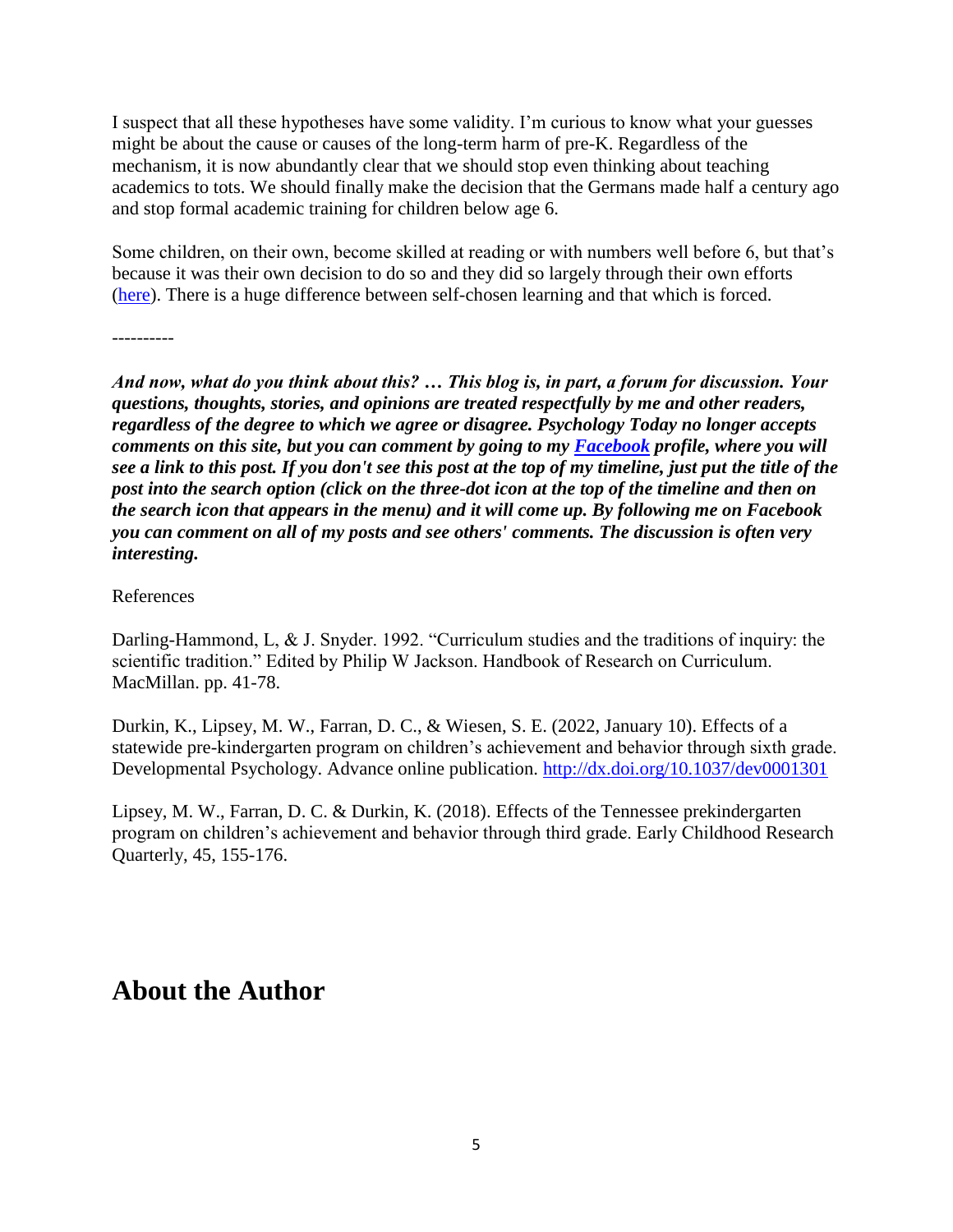

Peter Gray, Ph.D., [is a research professor at Boston College, author of](https://www.psychologytoday.com/us/contributors/peter-gray-phd) Free to Learn and the textbook Psychology [\(now in 8th edition\), and founding member of the nonprofit Let Grow.](https://www.psychologytoday.com/us/contributors/peter-gray-phd)

# **Read Next**



**[China's "Leftover Women" and "Shake-and-Bake" Husbands](https://www.psychologytoday.com/us/blog/living-single/201804/china-s-leftover-women-and-shake-and-bake-husbands)**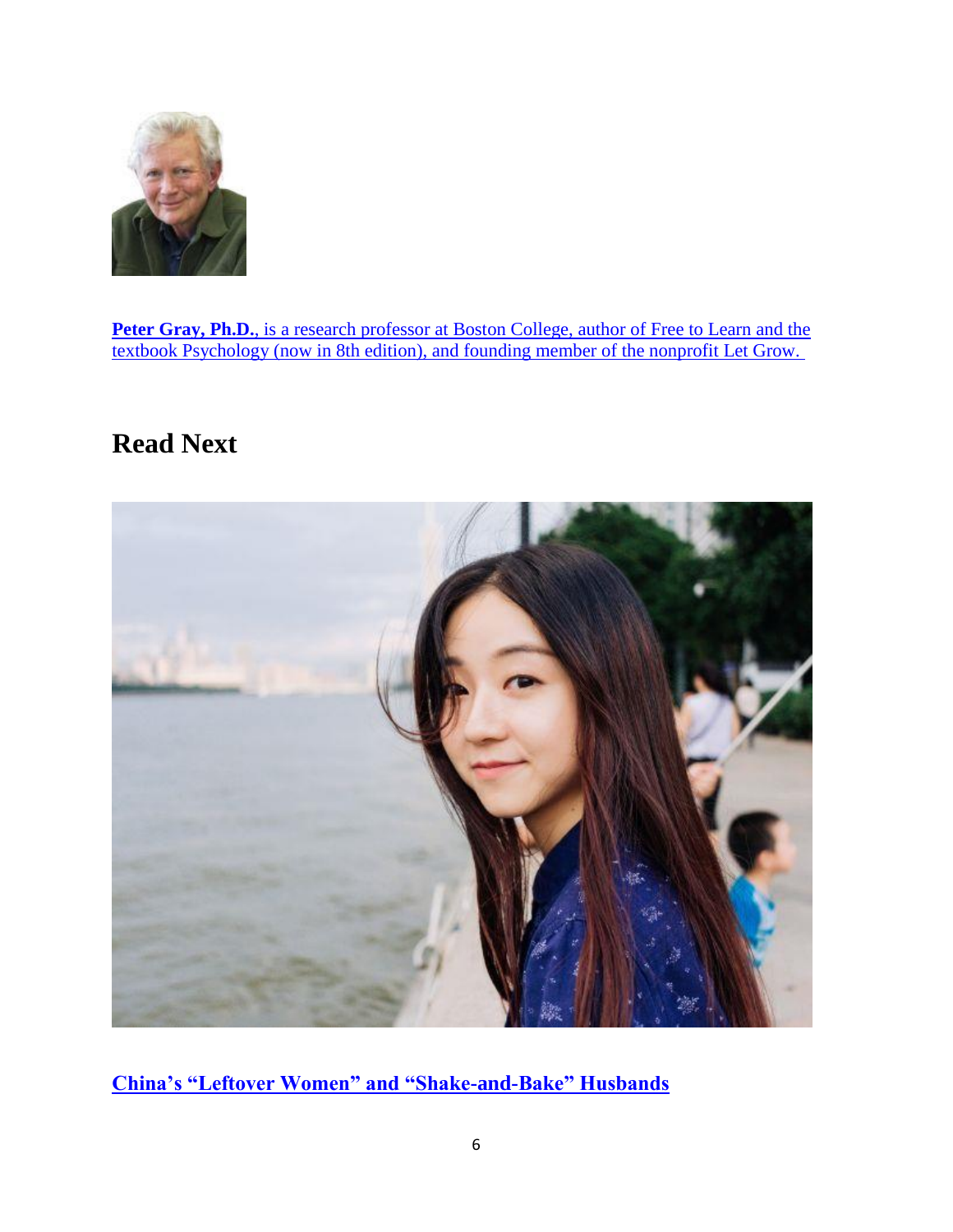

**[One More Really Big Reason to Read Stories to Children](https://www.psychologytoday.com/us/blog/freedom-learn/201410/one-more-really-big-reason-read-stories-children)**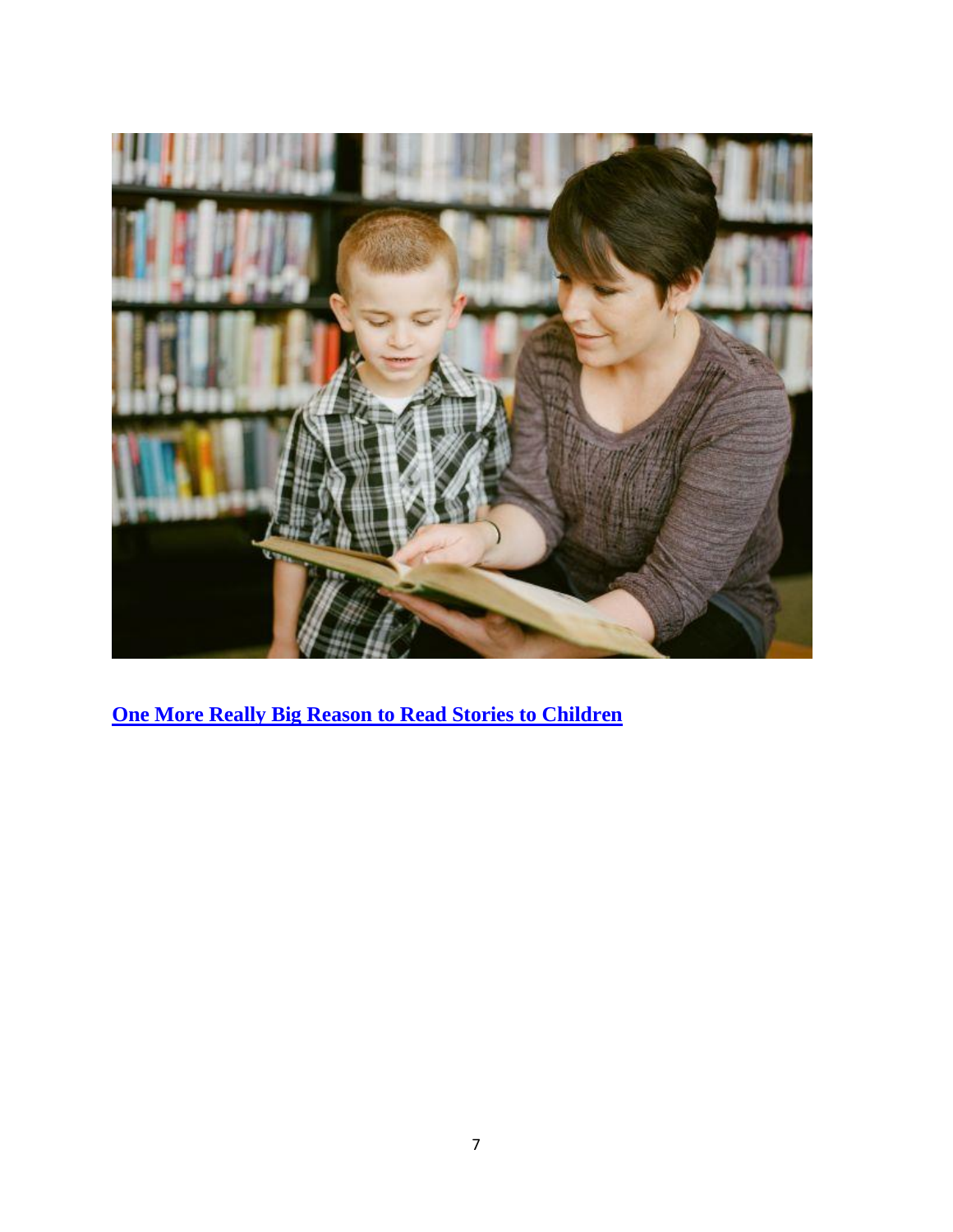

**[Beware of "Evidence-Based" Preschool Curricula](https://www.psychologytoday.com/us/blog/freedom-learn/202112/beware-evidence-based-preschool-curricula)**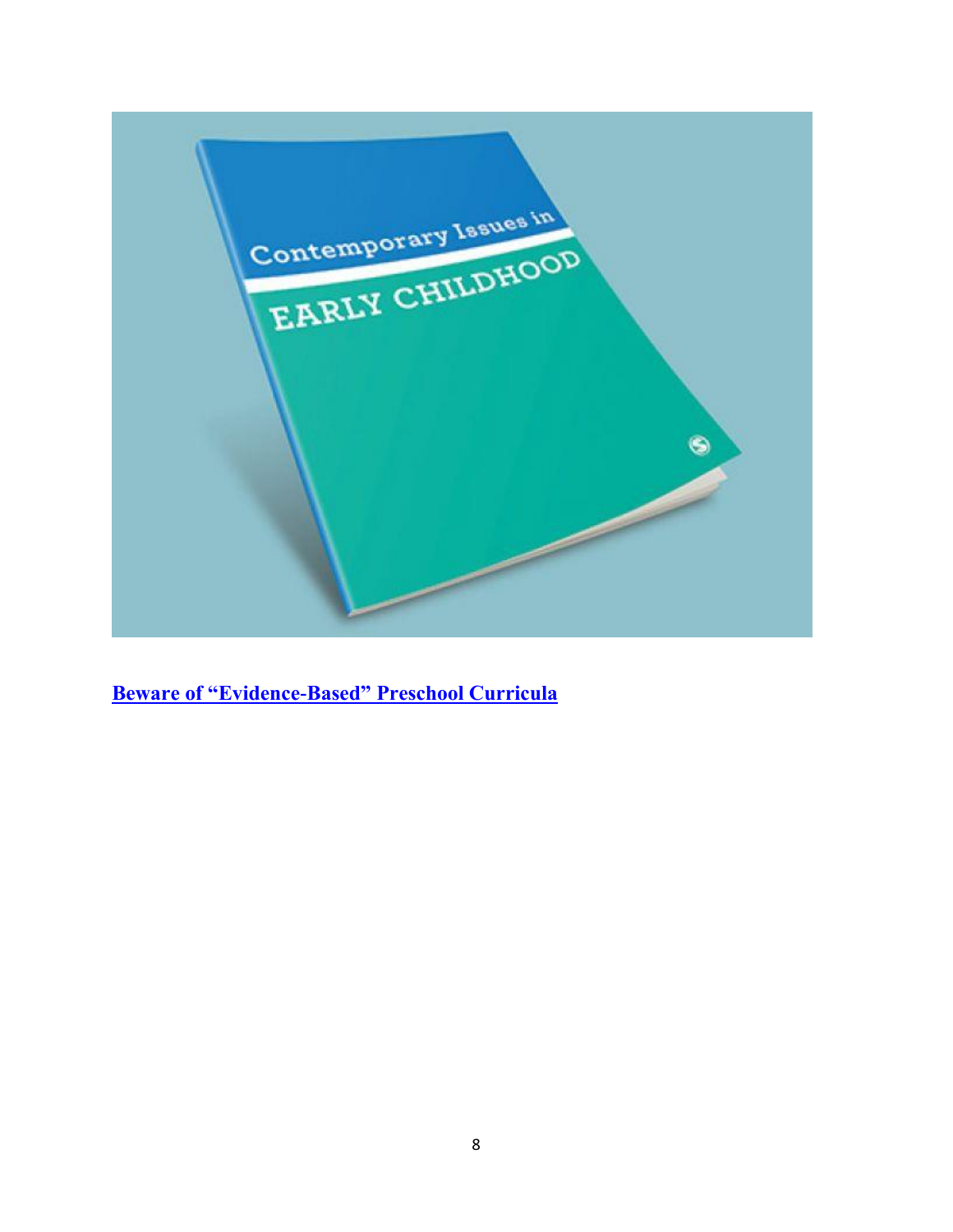

**[Head Start's Value Lies in Care, Not Academic Training](https://www.psychologytoday.com/us/blog/freedom-learn/202002/head-start-s-value-lies-in-care-not-academic-training)**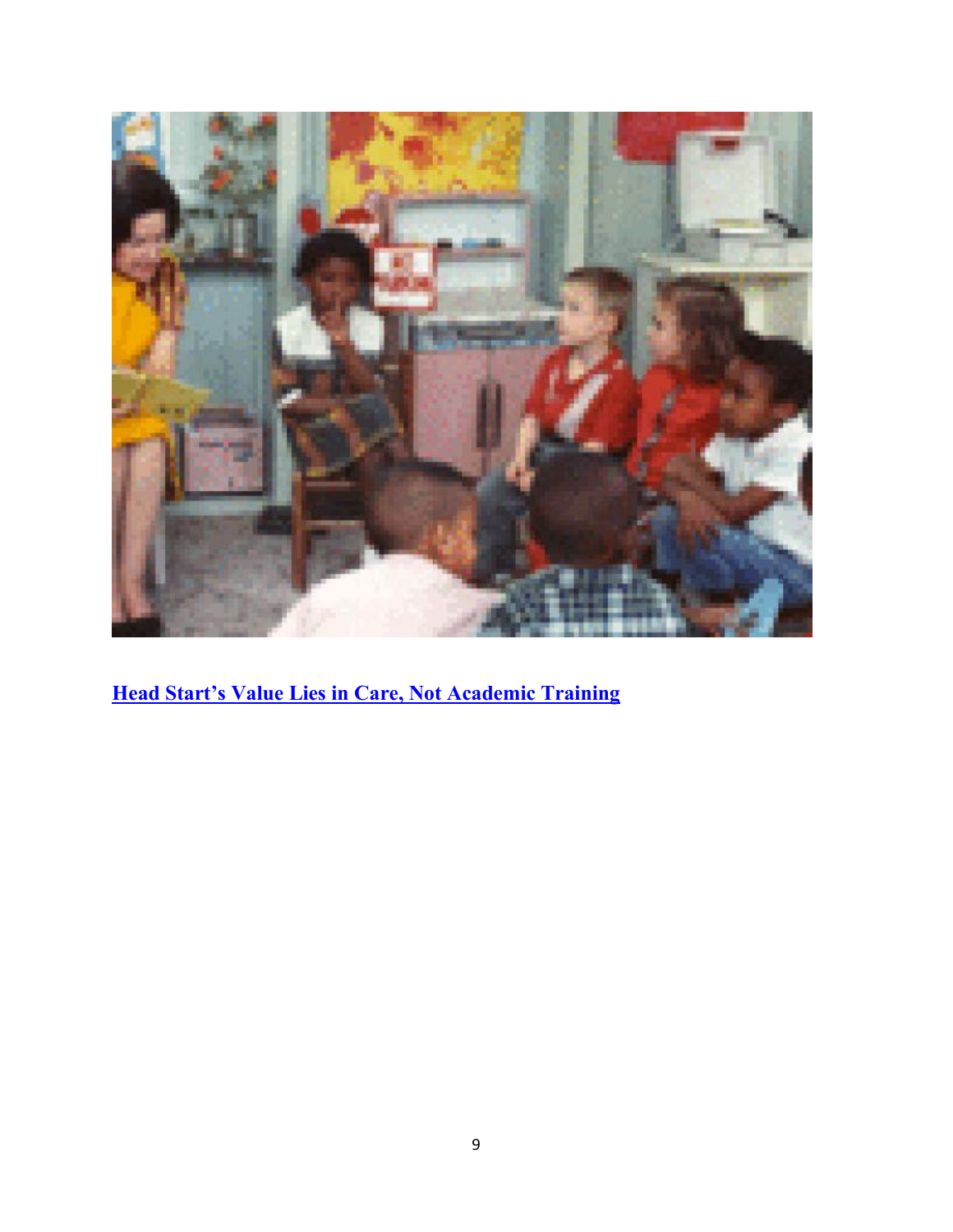

**[Forced Schooling, Anxiety, and "Learning Disorders"](https://www.psychologytoday.com/us/blog/freedom-learn/202103/forced-schooling-anxiety-and-learning-disorders)**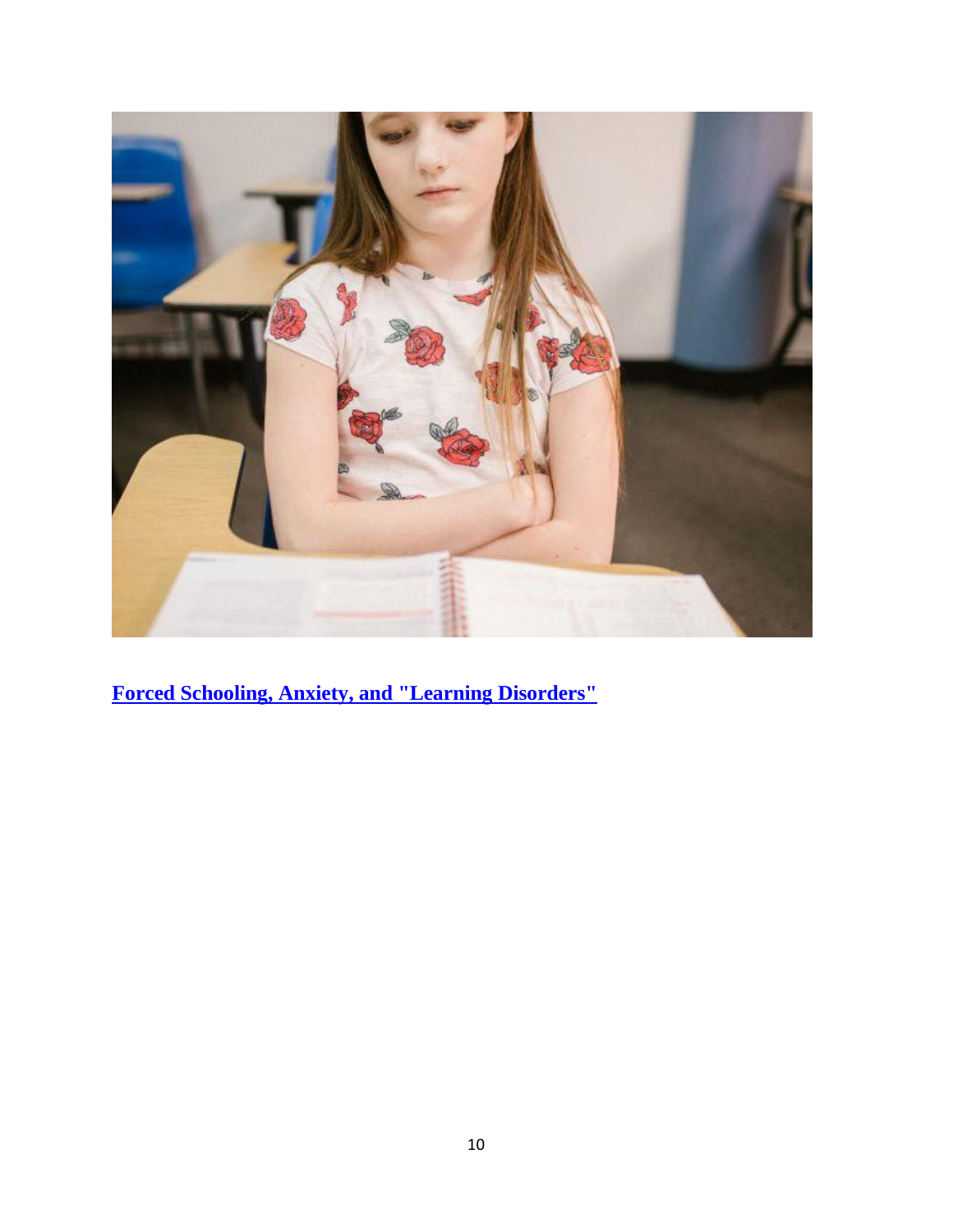

**[The Case Against Universal Preschool](https://www.psychologytoday.com/us/blog/freedom-learn/202105/the-case-against-universal-preschool)**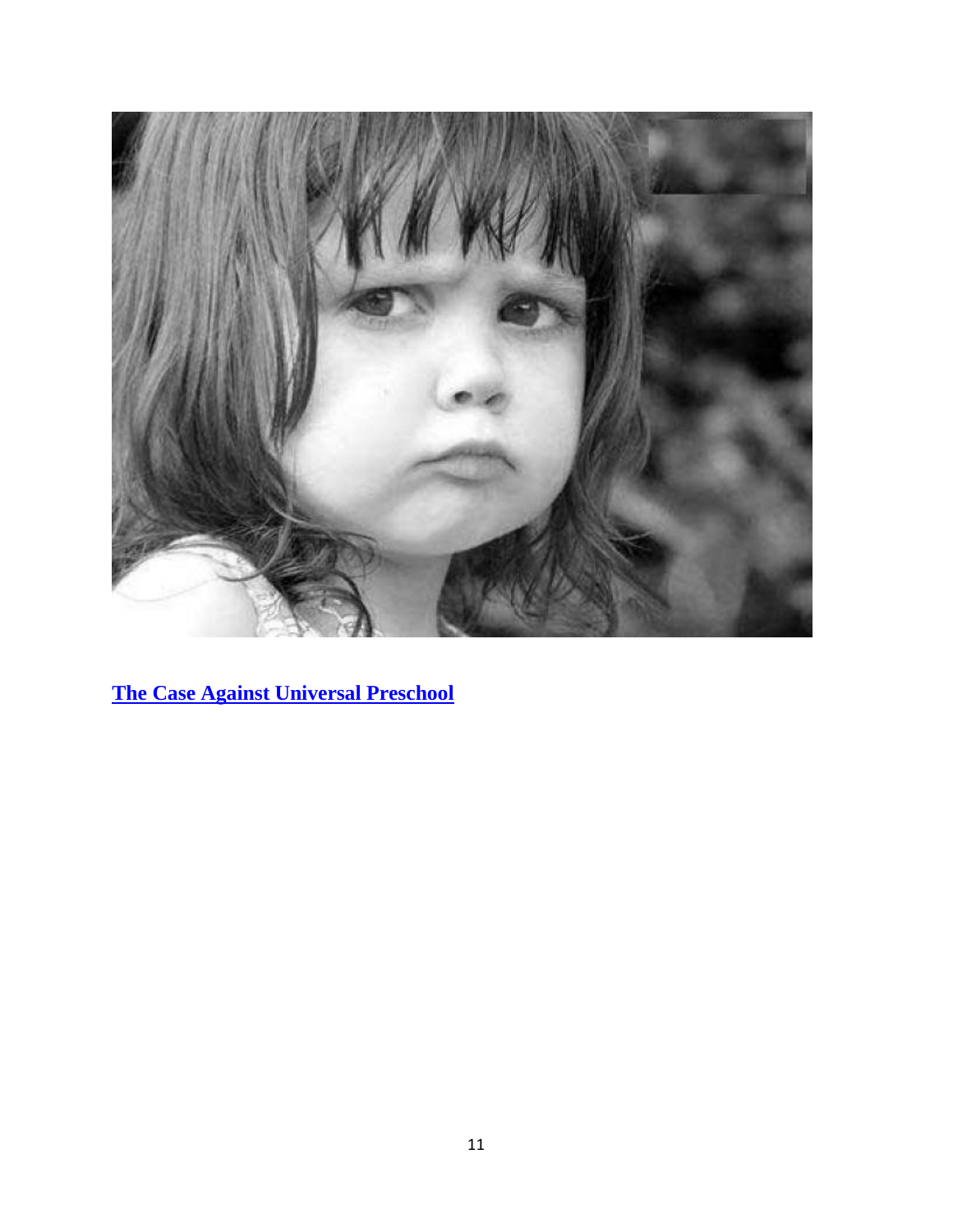

**[In Preschool, Quality Counts the Most](https://www.psychologytoday.com/us/blog/evidence-based-living/201703/in-preschool-quality-counts-the-most)**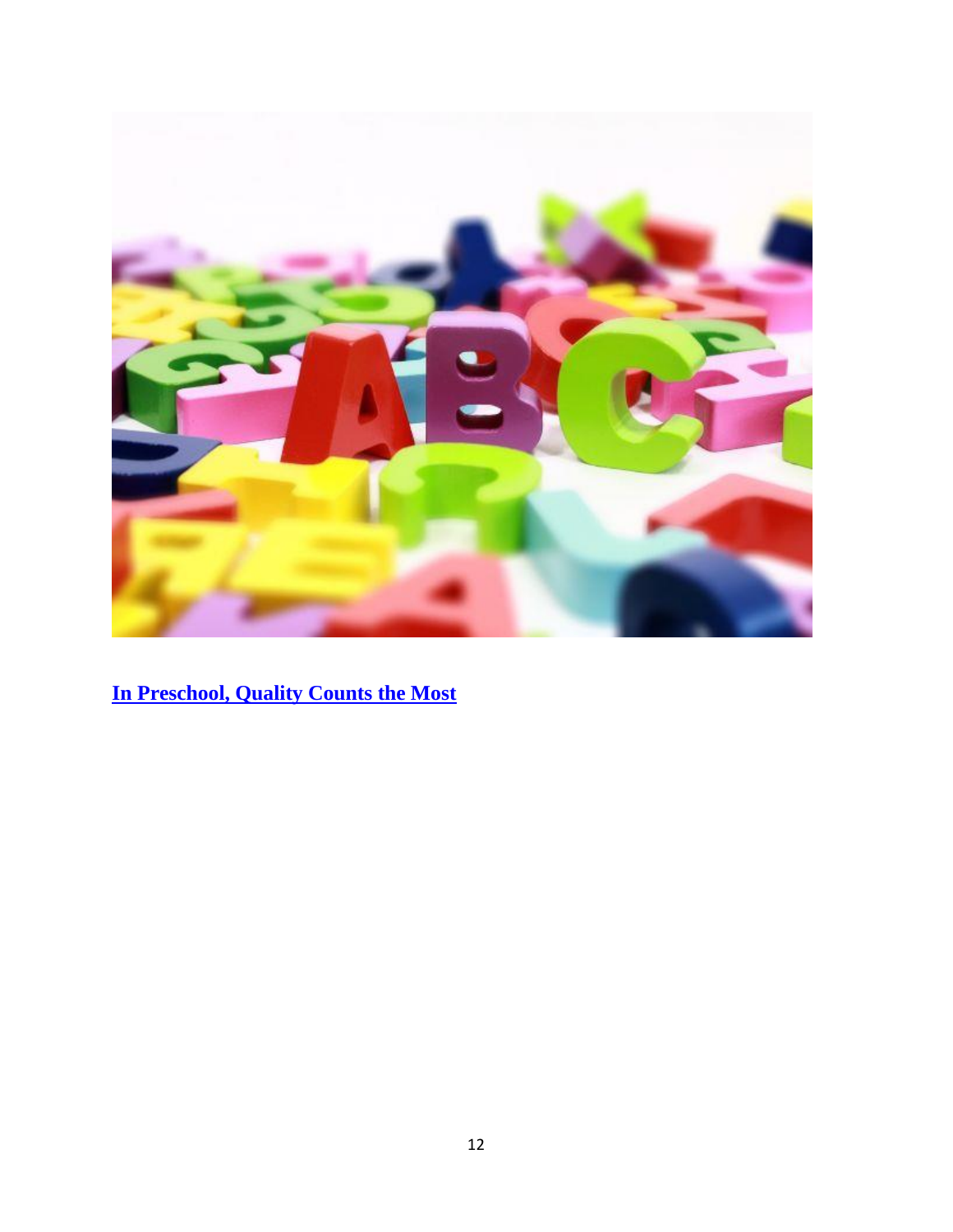

# **[Mend the Gap Between Rich and Poor in School Achievement](https://www.psychologytoday.com/us/blog/freedom-learn/201709/mend-the-gap-between-rich-and-poor-in-school-achievement)**

# **Most Popular**



**[Letting Go of Expectations Is Good for Your Mental Health](https://www.psychologytoday.com/us/blog/the-color-wellness/202202/letting-go-expectations-is-good-your-mental-health)**



**[New Research on When a Friendship Turns Into a Romance](https://www.psychologytoday.com/us/blog/finding-new-home/202202/new-research-when-friendship-turns-romance)**